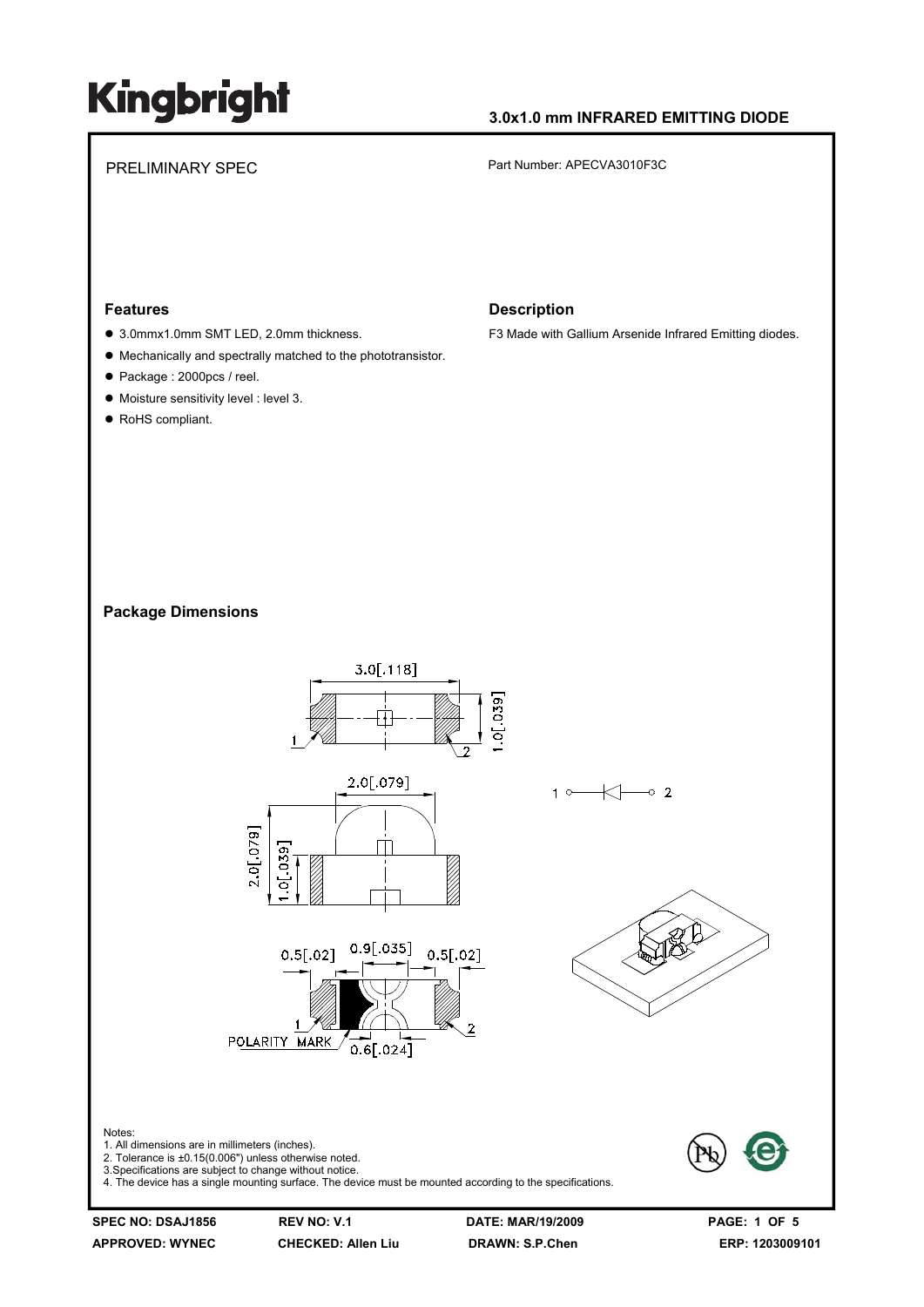### **Selection Guide**

| <u>sonovu vii vaidu</u> |             |                    |                          |        |                      |
|-------------------------|-------------|--------------------|--------------------------|--------|----------------------|
| Part No.                | <b>Dice</b> | Lens Type          | Po (mW/sr) [2]<br>@ 20mA |        | Viewina<br>Angle [1] |
|                         |             |                    | Min.                     | Typ.   | 201/2                |
| APECVA3010F3C           | F3 (GaAs)   | <b>WATER CLEAR</b> | 0.7                      | ົ<br>∼ | $120^\circ$          |

Notes:

1. θ1/2 is the angle from optical centerline where the luminous intensity is 1/2 the optical centerline value.

2. Radiant Intensity/ luminous flux: +/-15%.

### **Electrical / Optical Characteristics at TA=25°C**

| <b>Parameter</b>         | P/N            | Symbol              | Typ. | Max. | <b>Units</b> | <b>Test Conditions</b> |
|--------------------------|----------------|---------------------|------|------|--------------|------------------------|
| Forward Voltage [1]      | F <sub>3</sub> | VF                  | 1.2  | 1.6  | V            | $IF=20mA$              |
| <b>Reverse Current</b>   | F <sub>3</sub> | <b>IR</b>           |      | 10   | uA           | $V_R = 5V$             |
| Capacitance              | F <sub>3</sub> | C                   | 90   |      | pF           | $V_F = 0V$ ; f = 1MHz  |
| Peak Spectral Wavelength | F <sub>3</sub> | λP                  | 940  |      | nm           | $IF=20mA$              |
| Spectral Bandwidth       | F <sub>3</sub> | $\Delta\lambda$ 1/2 | 50   |      | nm           | $IF=20mA$              |

Note:

1. Forward Voltage: +/-0.1V.

### **Absolute Maximum Ratings at TA=25°C**

| <b>Parameter</b>             | Symbol         | F3             | <b>Units</b> |
|------------------------------|----------------|----------------|--------------|
| Power dissipation            | P <sub>T</sub> | 80             | mW           |
| DC Forward Current           | IF             | 50             | mA           |
| Peak Forward Current [1]     | <b>iFS</b>     | 1.2            | Α            |
| Reverse Voltage              | <b>VR</b>      | 5              |              |
| <b>Operating Temperature</b> | TА             | $-40$ To $+85$ | °C           |
| Storage Temperature          | Tstg           | $-40$ To $+85$ | °C           |

Note:

1. 1/100 Duty Cycle, 10μs Pulse Width.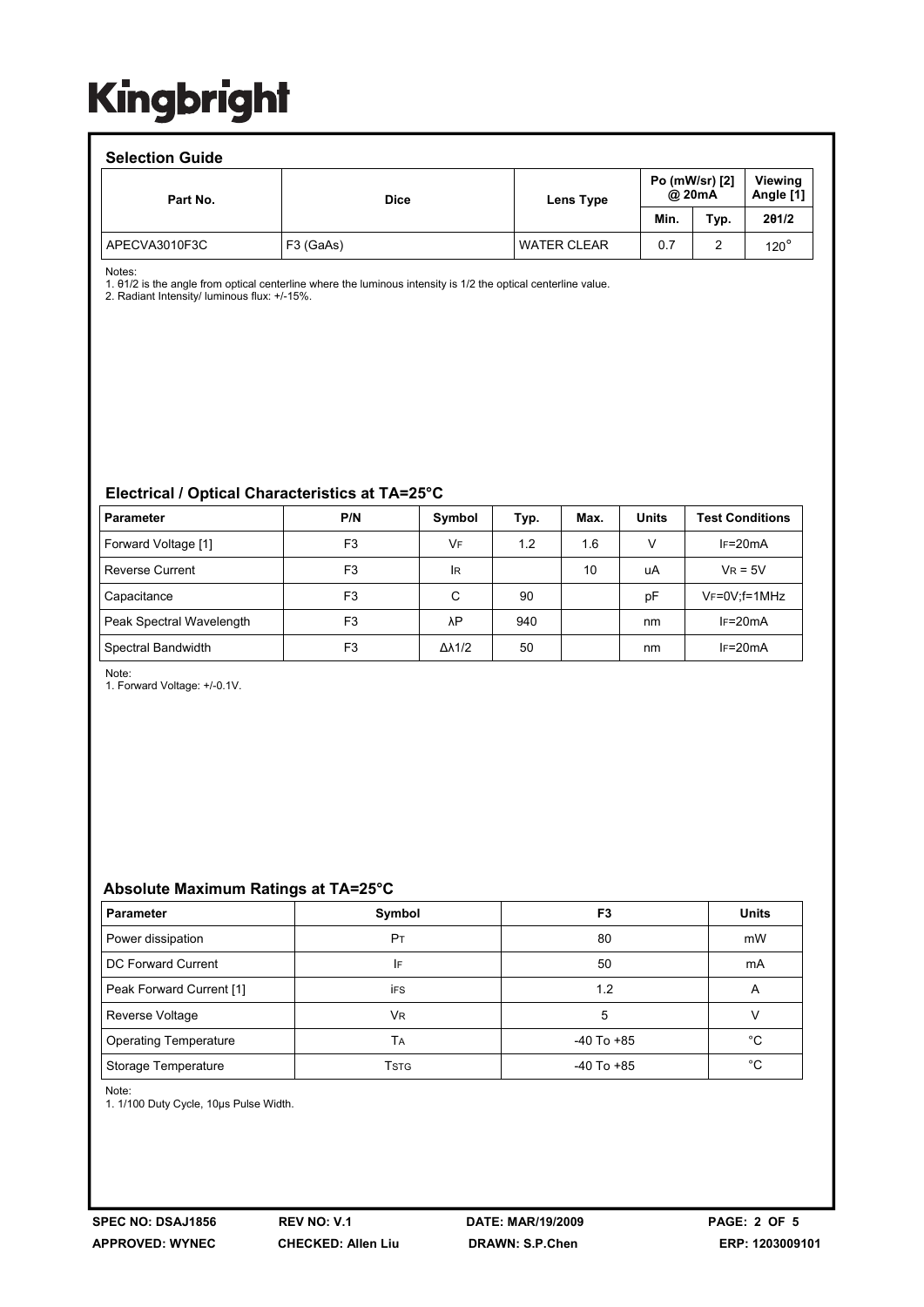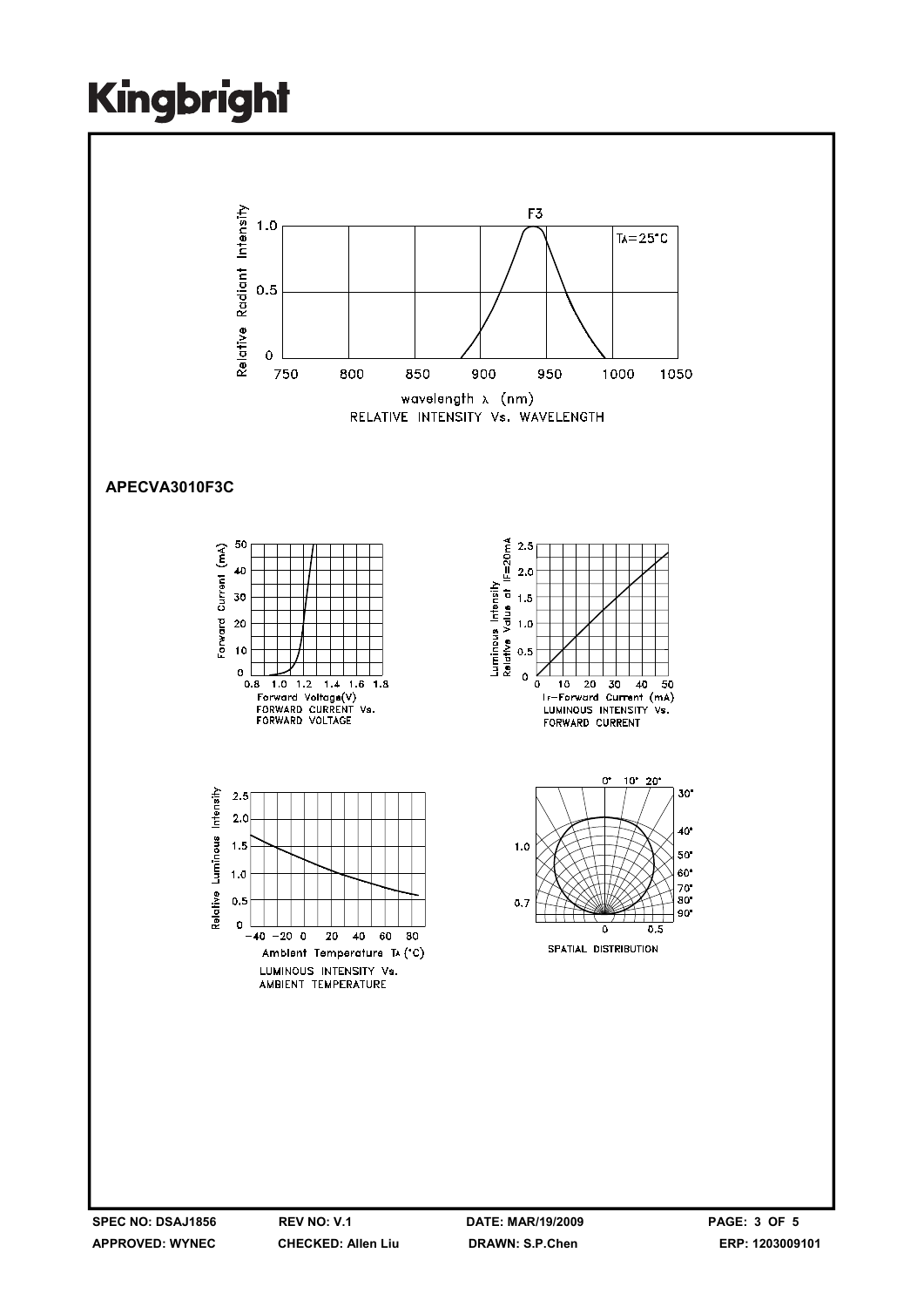### **APECVA3010F3C**

**Reflow soldering is recommended and the soldering profile is shown below. Other soldering methods are not recommended as they might cause damage to the product.** 

Reflow Soldering Profile For Lead-free SMT Process.



**APPROVED: WYNEC CHECKED: Allen Liu DRAWN: S.P.Chen ERP: 1203009101**